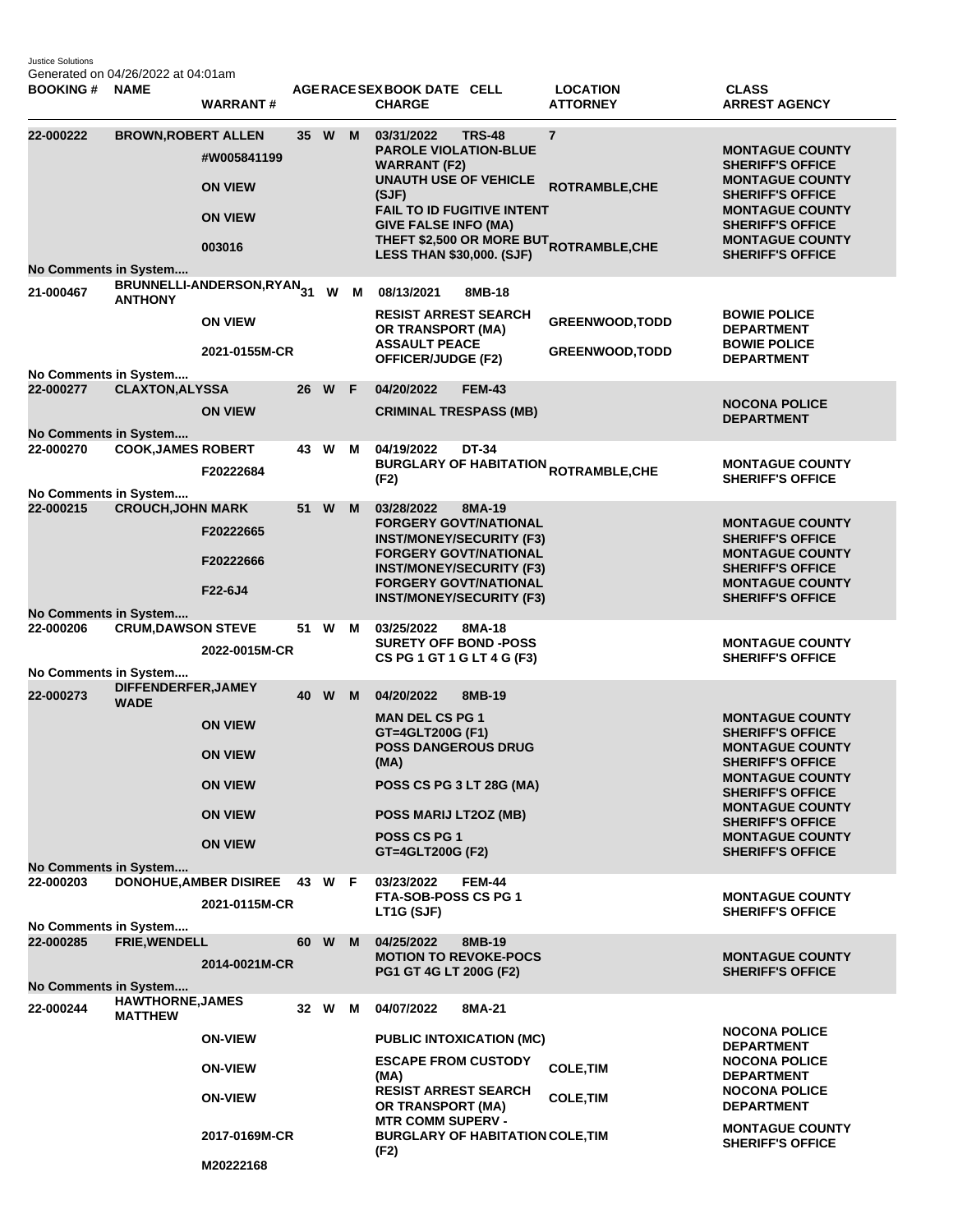|                              |                                           | F20222680                    |      |        |   | <b>ASSAULT AGAINST</b><br><b>ELDERLY OR DISABLED</b><br><b>INDIVIDUAL (MA)</b><br><b>AGG ASSAULT CAUSES</b><br><b>SERIOUS BODILY INJ (F2)</b><br><b>SURETY OFF BOND - DLWI</b><br>W/ PREV | <b>COLE, TIM</b>       | <b>MONTAGUE COUNTY</b><br><b>SHERIFF'S OFFICE</b><br><b>MONTAGUE COUNTY</b><br><b>SHERIFF'S OFFICE</b><br><b>MONTAGUE COUNTY</b> |
|------------------------------|-------------------------------------------|------------------------------|------|--------|---|-------------------------------------------------------------------------------------------------------------------------------------------------------------------------------------------|------------------------|----------------------------------------------------------------------------------------------------------------------------------|
|                              |                                           | M20222169<br>2017-0171M-CR   |      |        |   | <b>CONVICTION/SUSPENSION</b><br><b>W/O FINANCIAL</b><br><b>RESPONSIBILTY (MB)</b><br><b>MTR - BURGLARY OF</b><br><b>HABITATION (F2)</b>                                                   |                        | <b>SHERIFF'S OFFICE</b><br><b>MONTAGUE COUNTY</b><br><b>SHERIFF'S OFFICE</b>                                                     |
| No Comments in System        |                                           |                              |      |        |   |                                                                                                                                                                                           |                        |                                                                                                                                  |
| 22-000284                    | <b>HELFER, KEITH SHANNON</b>              | 11729                        |      | 55 W   | M | 04/25/2022<br><b>SEG-23</b><br><b>BOND SURRENDER-POCS</b><br>PG1 LT1G (SJF)                                                                                                               | 8                      | <b>SAINT JO POLICE</b><br><b>DEPARTMENT</b>                                                                                      |
| <b>No Comments in System</b> |                                           |                              |      |        |   |                                                                                                                                                                                           |                        |                                                                                                                                  |
| 21-000295                    | <b>HERNANDEZ, OSCAR</b><br><b>ALFREDO</b> |                              | 26 H |        | M | 05/21/2021<br>1M-47<br>SOB - SEXUAL ASSAULT IN                                                                                                                                            |                        | <b>TEXAS DEPARTMENT OF</b>                                                                                                       |
|                              |                                           | F2021568                     |      |        |   | <b>DISASTER AREA (F1)</b>                                                                                                                                                                 | <b>ODOM,LANHON</b>     | <b>PUBLIC SAF</b><br><b>TEXAS DEPARTMENT OF</b>                                                                                  |
| No Comments in System        |                                           | PRL2105000127                |      |        |   | ICE HOLD ()                                                                                                                                                                               | <b>ODOM,LANHON</b>     | <b>PUBLIC SAF</b>                                                                                                                |
| 22-000145                    | <b>HILLIARD, DAVID BURNS</b>              |                              | 60 W |        | M | 02/28/2022<br>8MA-19                                                                                                                                                                      |                        |                                                                                                                                  |
|                              |                                           | 2021-0122M-CR                |      |        |   | <b>FAILURE TO APPEAR-BURG</b><br>OF HAB (SJF)                                                                                                                                             |                        | <b>MONTAGUE COUNTY</b><br><b>SHERIFF'S OFFICE</b>                                                                                |
|                              |                                           | 17943-01                     |      |        |   | <b>PUBLIC INTOX (MC)</b>                                                                                                                                                                  |                        | <b>MONTAGUE COUNTY</b><br><b>SHERIFF'S OFFICE</b>                                                                                |
| No Comments in System        |                                           |                              |      |        |   |                                                                                                                                                                                           |                        |                                                                                                                                  |
| 22-000279                    | <b>HOGUE, MASON EDWIN</b>                 | <b>ON-VIEW</b>               |      | 29 W M |   | 04/21/2022<br>8MB-19<br><b>FAIL TO IDENTIFY GIVING</b><br><b>FALSE/FICTITIOUS INFO</b>                                                                                                    |                        | <b>BOWIE POLICE</b>                                                                                                              |
|                              |                                           |                              |      |        |   | (MB)<br><b>UNAUTH USE OF VEHICLE</b>                                                                                                                                                      |                        | <b>DEPARTMENT</b><br><b>BOWIE POLICE</b>                                                                                         |
|                              |                                           | <b>ON-VIEW</b>               |      |        |   | (SJF)<br>POSSESSION OF DRUG                                                                                                                                                               |                        | <b>DEPARTMENT</b>                                                                                                                |
|                              |                                           | <b>ON-VIEW</b>               |      |        |   | <b>PARAPHERNALIA - CLASS C</b><br>(MC)                                                                                                                                                    |                        | <b>BOWIE POLICE</b><br><b>DEPARTMENT</b>                                                                                         |
|                              |                                           | 01-164411                    |      |        |   | THEFT PROP<br>GT=\$2,500LT\$30K (SJF)                                                                                                                                                     |                        | <b>BOWIE POLICE</b><br><b>DEPARTMENT</b>                                                                                         |
|                              |                                           | 01-164567                    |      |        |   | <b>CREDIT CARD OR DEBIT</b><br><b>CARD ABUSE (SJF)</b>                                                                                                                                    |                        | <b>BOWIE POLICE</b><br><b>DEPARTMENT</b>                                                                                         |
|                              |                                           | 01-164719                    |      |        |   | <b>BURGLARY OF VEHICLE</b><br>(MA)                                                                                                                                                        |                        | <b>BOWIE POLICE</b><br><b>DEPARTMENT</b>                                                                                         |
|                              |                                           | 003025                       |      |        |   | POSS CS PG 1 LT1G (F)<br>THEFT PROP                                                                                                                                                       |                        | <b>BOWIE POLICE</b><br><b>DEPARTMENT</b><br><b>BOWIE POLICE</b>                                                                  |
| No Comments in System        |                                           | 01-164824                    |      |        |   | GT=\$2,500LT\$30K (SJF)                                                                                                                                                                   |                        | <b>DEPARTMENT</b>                                                                                                                |
| 22-000258                    | <b>HUNEKE, JIMMY LEE</b>                  |                              |      | 25 W M |   | 04/14/2022<br>8M-14                                                                                                                                                                       |                        |                                                                                                                                  |
|                              |                                           | CF-2022-189                  |      |        |   | <b>POSS OR PROMOTION OF</b><br><b>CHILD PORNOGRAPHY (F3)</b>                                                                                                                              |                        | <b>MONTAGUE COUNTY</b><br><b>SHERIFF'S OFFICE</b>                                                                                |
|                              |                                           | CF-2022-190                  |      |        |   | <b>POSS OR PROMOTION OF</b><br><b>CHILD PORNOGRAPHY (F2)</b>                                                                                                                              |                        | <b>MONTAGUE COUNTY</b><br><b>SHERIFF'S OFFICE</b>                                                                                |
|                              |                                           | CF-2022-191                  |      |        |   | <b>POSS OR PROMOTION OF</b><br><b>CHILD PORNOGRAPHY (F3)</b>                                                                                                                              |                        | <b>MONTAGUE COUNTY</b><br><b>SHERIFF'S OFFICE</b>                                                                                |
|                              |                                           | CF-2022-192                  |      |        |   | <b>POSS OR PROMOTION OF</b><br><b>CHILD PORNOGRAPHY (F2)</b>                                                                                                                              |                        | <b>MONTAGUE COUNTY</b><br><b>SHERIFF'S OFFICE</b>                                                                                |
|                              |                                           | CF-2022-193                  |      |        |   | POSS OR PROMOTION OF<br><b>CHILD PORNOGRAPHY (F3)</b>                                                                                                                                     |                        | <b>MONTAGUE COUNTY</b><br><b>SHERIFF'S OFFICE</b>                                                                                |
| No Comments in System        |                                           | CF-2022-194                  |      |        |   | <b>POSS OR PROMOTION OF</b><br><b>CHILD PORNOGRAPHY (F3)</b>                                                                                                                              |                        | <b>MONTAGUE COUNTY</b><br><b>SHERIFF'S OFFICE</b>                                                                                |
| 22-000212                    |                                           | KNOWLES, THOMAS MYRON 34 W M |      |        |   | 8MA-18<br>03/26/2022                                                                                                                                                                      |                        |                                                                                                                                  |
|                              |                                           | <b>ON VIEW</b>               |      |        |   | <b>MAN DEL CS PG 1</b><br>GT=1GLT4G (F2)                                                                                                                                                  | <b>RENFRO, ZACHARY</b> | <b>MONTAGUE COUNTY</b><br><b>SHERIFF'S OFFICE</b>                                                                                |
|                              |                                           | <b>ON VIEW</b>               |      |        |   | <b>RESIST ARREST SEARCH</b><br>OR TRANSPORT (MA)                                                                                                                                          | <b>RENFRO, ZACHARY</b> | <b>MONTAGUE COUNTY</b><br><b>SHERIFF'S OFFICE</b>                                                                                |
|                              |                                           | 1707344D                     |      |        |   | <b>POSS CS PG 1/1-B LT 1G</b><br>(SJF)                                                                                                                                                    |                        | <b>MONTAGUE COUNTY</b><br><b>SHERIFF'S OFFICE</b>                                                                                |
|                              |                                           | F20222675                    |      |        |   | FAIL TO COMPLY SEX OFF<br>DUTY TO REG LIFE/90 DAY RENFRO, ZACHARY,                                                                                                                        |                        | <b>MONTAGUE COUNTY</b><br><b>SHERIFF'S OFFICE</b>                                                                                |
| No Comments in System        |                                           |                              |      |        |   | (F2)                                                                                                                                                                                      |                        |                                                                                                                                  |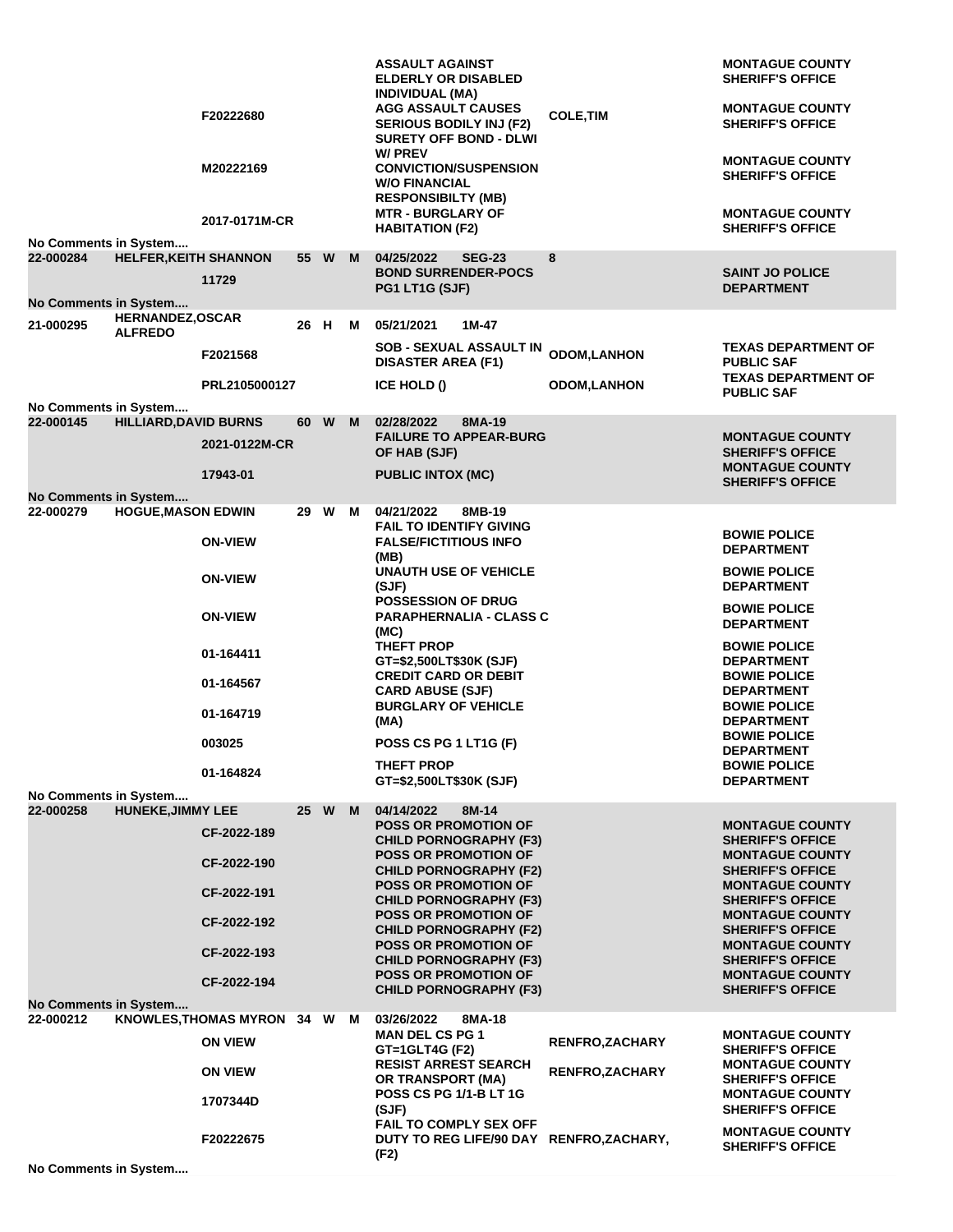| 22-000249                          |                             | LEMONS, DANIEL DEWAYNE 36 W M<br><b>ON VIEW</b> |      |        |   | 04/12/2022<br>POSS CS PG 1 LT1G (SJF)                                               | TRS-48                                                         |                                                                  | <b>BOWIE POLICE</b><br><b>DEPARTMENT</b>                                    |  |
|------------------------------------|-----------------------------|-------------------------------------------------|------|--------|---|-------------------------------------------------------------------------------------|----------------------------------------------------------------|------------------------------------------------------------------|-----------------------------------------------------------------------------|--|
|                                    |                             | <b>ON VIEW</b>                                  |      |        |   | POSS CS PG 3 LT 28G (MA)                                                            |                                                                |                                                                  | <b>BOWIE POLICE</b><br><b>DEPARTMENT</b>                                    |  |
| No Comments in System<br>22-000254 | <b>LIRA, MIGUEL ANGEL</b>   |                                                 | 38 H |        | M | 04/14/2022                                                                          | <b>TRS-48</b>                                                  |                                                                  |                                                                             |  |
|                                    |                             | 2021-0013M-CR                                   |      |        |   | <b>MTR COMMUNITY</b><br>1 LT1G (SJF)                                                |                                                                | SUPERVISION-POSS CS PG YANDELL, TRAVIS                           | <b>MONTAGUE COUNTY</b><br><b>SHERIFF'S OFFICE</b>                           |  |
| No Comments in System<br>22-000239 | <b>MCCLAIN, MISSY RENEE</b> |                                                 |      | 42 W F |   | 04/05/2022                                                                          | <b>FEM-44</b>                                                  |                                                                  |                                                                             |  |
| No Comments in System              |                             | <b>ON VIEW</b>                                  |      |        |   | <b>UNLAWFUL RESTRAINT</b><br>(MA)                                                   |                                                                |                                                                  | <b>BOWIE POLICE</b><br><b>DEPARTMENT</b>                                    |  |
| 22-000228                          | MINYARD, RICHARD            |                                                 |      | 29 W M |   | 04/01/2022                                                                          | 8MB-19                                                         |                                                                  |                                                                             |  |
|                                    | <b>LAWRENCE</b>             | 2021-0200M-CR                                   |      |        |   | <b>FAILURE TO APPEAR</b><br>LT 4 $()$                                               |                                                                | POSSESSION OF CS PG 1G ALLEN, LAUREN                             | <b>MONTAGUE COUNTY</b><br><b>SHERIFF'S OFFICE</b>                           |  |
| No Comments in System<br>22-000022 | <b>NEISS, JERRY ALAN</b>    |                                                 |      | 35 W   | M | 01/12/2022                                                                          | $1M-46$                                                        |                                                                  |                                                                             |  |
|                                    |                             | F20212625                                       |      |        |   | <b>FAIL TO COMPLY SEX OFF</b><br>(F3)                                               |                                                                | DUTY TO REG LIFE/ANNUAL JORDAN, COLLIN                           | <b>MONTAGUE COUNTY</b><br><b>SHERIFF'S OFFICE</b>                           |  |
| No Comments in System<br>22-000216 | <b>NEWSOME, SONIA DANN</b>  |                                                 |      | 46 W F |   | 03/28/2022                                                                          | <b>FEM-43</b>                                                  |                                                                  |                                                                             |  |
|                                    |                             | F20222667                                       |      |        |   |                                                                                     | <b>INST/MONEY/SECURITY (F3)</b>                                | FORGERY GOVT/NATIONAL MARSH,LEE ANN                              | <b>MONTAGUE COUNTY</b><br><b>SHERIFF'S OFFICE</b><br><b>MONTAGUE COUNTY</b> |  |
|                                    |                             | F20222668                                       |      |        |   |                                                                                     |                                                                | FORGERY GOVT/NATIONAL<br>INST/MONEY/SECURITY (F3) Marsh, Lee Ann | <b>SHERIFF'S OFFICE</b>                                                     |  |
| No Comments in System<br>22-000276 | <b>NGUYEN, TUYEN VAN</b>    |                                                 | 28 A |        | M | 04/20/2022<br><b>SURETY OFF BOND</b>                                                | 8MA-21                                                         |                                                                  |                                                                             |  |
|                                    |                             | 2015-0223M-CR                                   |      |        |   | <b>-MOTION TO</b><br>1 (SJF)<br><b>ADJUDICATION OF GUILT</b>                        | <b>PROCEED-POSS CS PG2 LT</b><br><b>MOTION TO PROCEED WITH</b> |                                                                  | <b>MONTAGUE COUNTY</b><br><b>SHERIFF'S OFFICE</b>                           |  |
| No Comments in System              |                             | F17-577-16                                      |      |        |   | <b>SUBSTANCE PG1 LT 1G</b><br>(SJF)                                                 | <b>POSSESSION CONTROLLED</b>                                   |                                                                  | <b>MONTAGUE COUNTY</b><br><b>SHERIFF'S OFFICE</b>                           |  |
| 22-000243                          |                             | OWENS, ANGELA MICHELLE 37 W F                   |      |        |   | 04/06/2022<br><b>FAILURE TO APPEAR</b>                                              | <b>FEM-44</b>                                                  |                                                                  |                                                                             |  |
|                                    |                             | 2021-0040M-CR                                   |      |        |   | <b>DECLARING BOND</b><br>OF VEHICLE (SJF)<br><b>FAILURE TO</b>                      |                                                                | <b>INSUFFICIENT UNAUTH USE ROTRAMBLE, CHE</b>                    | <b>MONTAGUE COUNTY</b><br><b>SHERIFF'S OFFICE</b>                           |  |
|                                    |                             | 2021-0067M-CR                                   |      |        |   | 11LT1GDRUGFREE<br>ZONE (F3)                                                         | <b>APPEAR-DECLARING BOND</b>                                   | <b>INSUFFICIENT- POSS CS PG ROTRAMBLE, CHE</b>                   | <b>MONTAGUE COUNTY</b><br><b>SHERIFF'S OFFICE</b>                           |  |
|                                    |                             | 2021FW003085                                    |      |        |   | <b>POSS CS PG 1 GT=1GLT4G</b><br>(F3)                                               |                                                                |                                                                  | <b>MONTAGUE COUNTY</b><br><b>SHERIFF'S OFFICE</b>                           |  |
| No Comments in System              |                             |                                                 |      |        |   |                                                                                     |                                                                |                                                                  |                                                                             |  |
| 21-000266                          | <b>SANDERS, LANE JOSEPH</b> | 2020-0133M-CR                                   |      | 25 W   | M | 05/07/2021<br><b>MTP - POSS CS PG 1</b><br>GT=4GLT200G (F2)                         | 8M-14                                                          | <b>WILLIAMS, ROGER</b>                                           | <b>BOWIE POLICE</b><br><b>DEPARTMENT</b>                                    |  |
|                                    |                             | 2020-0134M-CR                                   |      |        |   | <b>MTP - EVADING ARREST</b><br><b>DETENTION W/VEH OR</b><br><b>WATERCRAFT (SJF)</b> |                                                                | Williams, Roger                                                  | <b>BOWIE POLICE</b><br><b>DEPARTMENT</b>                                    |  |
| <b>No Comments in System</b>       |                             | <b>ON VIEW</b>                                  |      |        |   | <b>RESIST ARREST SEARCH</b><br><b>OR TRANSPORT (MA)</b>                             |                                                                | Williams, Roger                                                  | <b>BOWIE POLICE</b><br><b>DEPARTMENT</b>                                    |  |
| 22-000257                          |                             | SNIDER, KENNETH CHARLES 44 W M                  |      |        |   | 04/14/2022                                                                          | 8MA-19                                                         |                                                                  |                                                                             |  |
|                                    |                             | 2018-0219M-CR                                   |      |        |   | MTR - POSS CS PG 1 LT1G<br>(SJF)                                                    |                                                                | RENFRO, ZACHARY                                                  | <b>MONTAGUE COUNTY</b><br><b>SHERIFF'S OFFICE</b>                           |  |
|                                    |                             | 003020                                          |      |        |   | <b>SOB-POSS MARIJ LT2OZ</b><br>(MB)<br><b>POSS CS PG 1 LT1G DRUG</b>                |                                                                | <b>RENFRO, ZACHARY</b>                                           | <b>MONTAGUE COUNTY</b><br><b>SHERIFF'S OFFICE</b><br><b>MONTAGUE COUNTY</b> |  |
|                                    |                             | <b>ON VIEW</b>                                  |      |        |   | FREE ZONE (F3)                                                                      |                                                                | RENFRO, ZACHARY                                                  | <b>SHERIFF'S OFFICE</b>                                                     |  |
|                                    |                             | <b>ON VIEW</b>                                  |      |        |   | <b>CONV/SUSP/W/O FIN RES</b><br>(MB)                                                | <b>DRIVING W/LIC INV W/PREV</b>                                |                                                                  | <b>MONTAGUE COUNTY</b><br><b>SHERIFF'S OFFICE</b>                           |  |